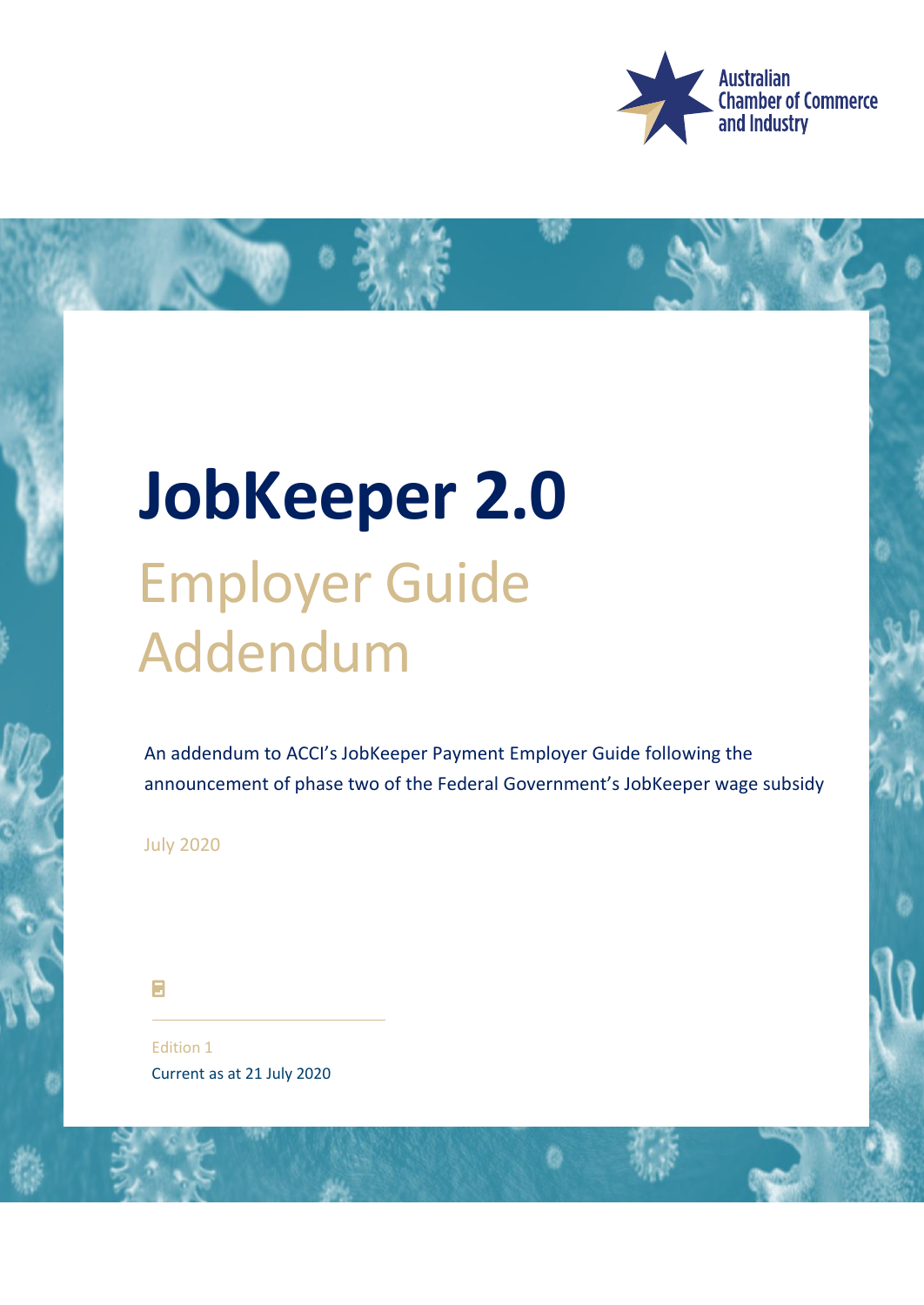

# **JobKeeper 2.0**

## Employer Guide Addendum

JobKeeper is the Federal Government's wage subsidy payment which enables eligible employers to access a subsidy to continue paying their employees. It is currently being utilised by almost a million businesses, supporting 3.5 million Australians.

The following addendum intends to answer some common employer questions around the Federal Government JobKeeper extension announcement made on 21 July 2020. Please note that legislation giving effect to this announcement has not yet passed. For further detail around current JobKeeper eligibility and payment requirements we recommend reading [ACCI's JobKeeper](https://australianchambercovid.com/downloads-2/)  [Payment Guide.](https://australianchambercovid.com/downloads-2/)

Employers should at all times be conscious of their particular legal obligations applicable under the Fair Work Act 2009, their respective State and Territory WHS legislation and workers compensation legislation, as well as enterprise agreements, awards, contracts and policies and should seek further advice where necessary.

*The content of this publication has been prepared based on material available to date (21 July 2020). The material in this guide is of a general nature and should not be regarded as legal advice or relied on for assistance in any particular circumstance or situation. In any important matter, you should seek appropriate independent professional advice in relation to your own circumstances. The Australian Chamber of Commerce and Industry and accepts no responsibility or liability for any damage, loss or expense incurred as a result of the reliance on information contained in this guide.*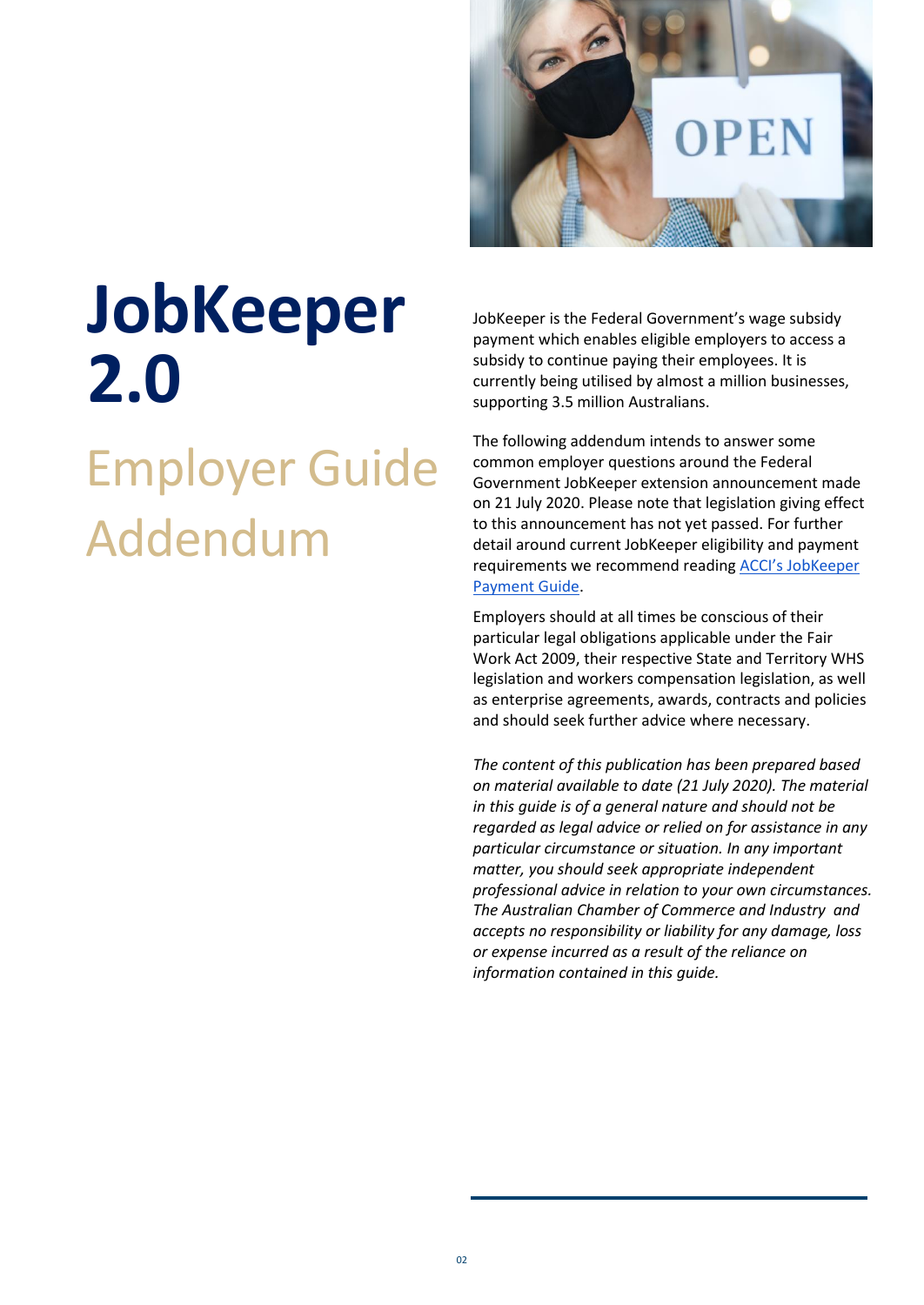

### **JobKeeper 2.0**

#### **1. Introduction**

#### **1.1 What changes were announced on 21 July 2020 in relation to JobKeeper Phase 2?**

JobKeeper was originally due to end on 27 September 2020. Following [Treasury's review](https://treasury.gov.au/publication/jobkeeper-review) of the scheme, the Government on 21 July 2020 announced it is extending the JobKeeper Payment by a further six months to March 2021.

The second phase of JobKeeper, to begin from 28 September 2020 targets support to businesses and not-for-profits that continue to be significantly impacted by COVID-19. JobKeeper will now continue to be available to eligible businesses (including the self-employed) and not-for profits until 28 March 2021, albeit with a lower payment rate.

#### **1.2 Do the changes affect businesses currently using JobKeeper?**

If your business currently utilises JobKeeper, the current arrangements remain in place until 27 September 2020. In order to continue receiving JobKeeper Payments beyond 27 September 2020 both an employer and employee (or business participant) must qualify and meet the eligibility criteria (set out below).

#### **2. Employer Eligibility Criteria**

#### **2.1 I am already currently receiving JobKeeper will my business need to requalify for Phase 2?**

Yes. To be eligible post 27 September businesses will need to requalify. Businesses and not-for-profits seeking to claim the JobKeeper Payment will be required to demonstrate that they have suffered an ongoing significant decline in turnover using actual GST turnover (rather than projected GST turnover) in the June and September quarters 2020 to be eligible for the December quarter. Businesses will again need to reassess their eligibility for the March quarter.

#### **2.2 Which employers are eligible or JobKeeper 2.0?**

Eligible employers are businesses carrying on business in Australia (including companies, partnerships, trusts, sole traders, partnerships, unincorporated associations and individuals) and not for profits:

- with an aggregated turnover of less than  $$1$ billion (for income tax purposes) whose ongoing decline in turnover has fallen by more than 30% (in the relevant quarters); OR
- with an aggregated turnover of \$1 billion or more (for income tax purposes) whose ongoing decline in turnover has fallen by more than 50% (in the relevant quarters).

**Registered charities** with the Australian Charities and Not-for-profit Commission (excluding universities and schools) are eligible employers if:

their ongoing decline in turnover has fallen by more than 15% (in the relevant quarter).

**Aggregated turnover** is an entity's annual turnover from carrying on a business plus the annual turnover from carrying on a business of any business or individual connected with or affiliated with the entity (whether based in Australia or overseas).

#### **2.3 How does an employer establish the % ongoing decline in turnover (30%, 50% or 15%) for Phase 2?**

In the second phase of JobKeeper there will be two periods during which an employer will need to be able to prove that their turnover has declined by the relevant % in order to be eligible to continue to receive JobKeeper.

**First requalification period:** From 28 September 2020, businesses and not-for-profits will be required to reassess their eligibility with reference to their actual GST turnover in the June and September quarters 2020. They will need to demonstrate that they have met the relevant decline in turnover test in both of those quarters to be eligible for the JobKeeper Payment from 28 September 2020 to 3 January 2021.

**Second requalification period:** From 4 January 2021**,** businesses and not-for-profits will need to further reassess their turnover to be eligible for the JobKeeper Payment. They will need to demonstrate that they have met the relevant decline in turnover test (see out above at 2.2) with reference to their actual GST turnover in each of the June, September and December quarters 2020 to remain eligible for the JobKeeper Payment from 4 January 2021 to 28 March 2021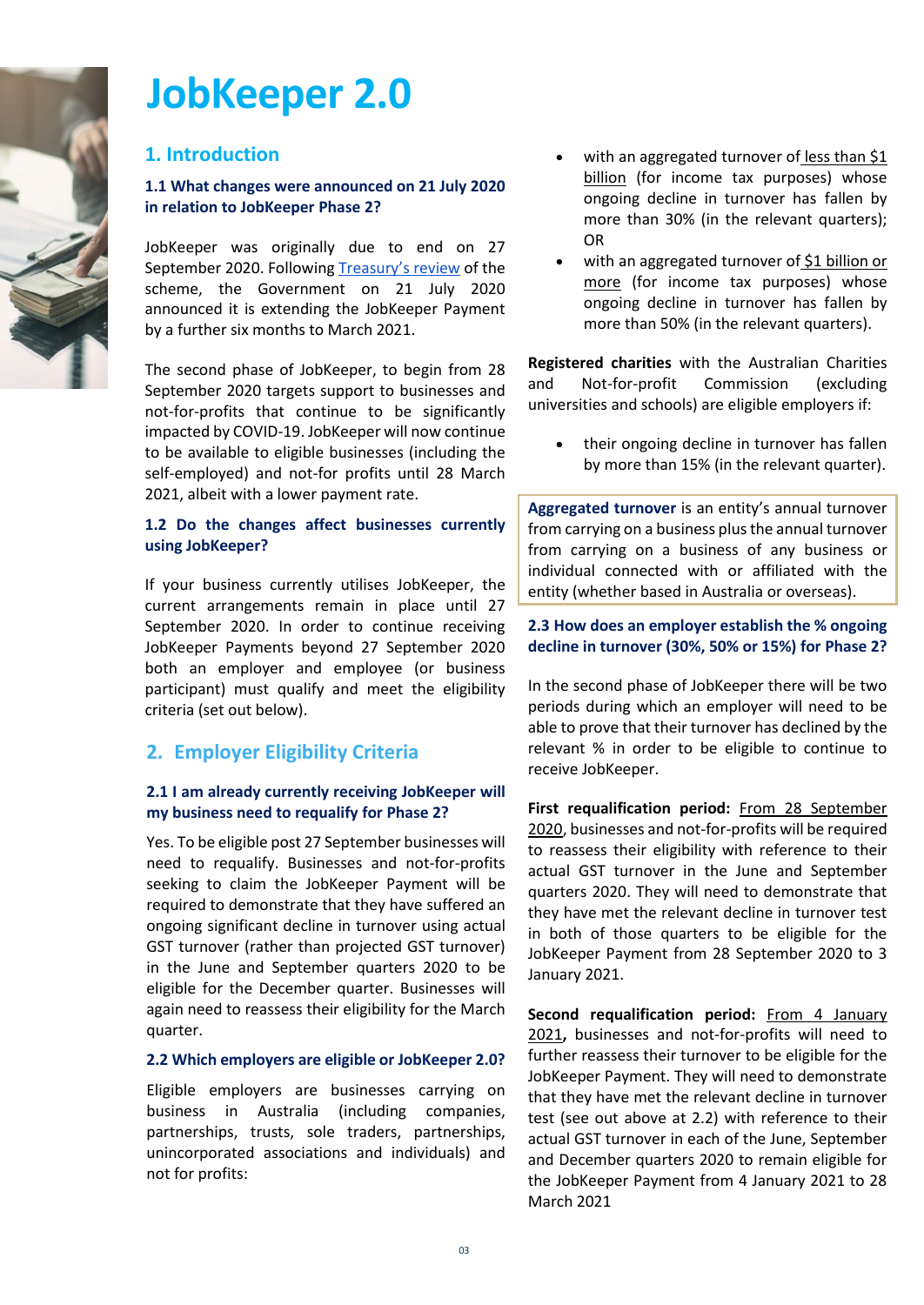#### **2.4 Will JobKeeper Phase 2 be open to new recipients or is it only for those already using JobKeeper?**

During Phase 2 of JobKeeper, payments will continue to remain open to new recipients, provided both employers and employees meet the eligibility requirements and the decline in turnover tests during the extension period.

Other eligibility rules for businesses and not-for-profits and their employees remain unchanged - see [ACCI's](https://australianchambercovid.com/downloads-2/)  [JobKeeper Payment Employer Guide](https://australianchambercovid.com/downloads-2/) for more information on eligibility.

#### **2.5 What if there are circumstances making it difficult to compare actual turnover?**

The Commissioner of Taxation will have discretion to set out alternative tests in specific circumstances where it is not appropriate to compare actual turnover in a quarter in 2020 with actual turnover in a quarter in 2019.

#### **2.6 My business has met the current decline in turnover test. Will the new requirements for Phase 2 affect my business prior to 28 September?**

No. If a business or not-for-profit does not meet the additional turnover tests for the extension period, this does not affect their eligibility prior to 28 September 2020.

#### **2.7 My BAS statement for the September quarter is due to be lodged in late October. Do I have to assess eligibility and pay my employees before the BAS deadline?**

Treasury has advised that as the deadline to lodge a Business Activity Statement (BAS) for the September quarter is late October, and the December quarter (or month) BAS deadline is in late January for monthly lodgers or late February for quarterly lodgers, business will need to assess their eligibility in advance of the BAS deadline in order to meet the wage condition. The 'wage condition' requires employers to pay their eligible employees in advance of receiving the JobKeeper payment in arrears from the ATO.

The Commissioner of Taxation will have discretion to extend the time a business has to pay their employees in order to meet the wage condition, so that they first have time to confirm their eligibility for the JobKeeper Payment.

#### **My business has met the current decline in turnover test. Will the new requirements for Phase 2 affect my business prior to 28 September?**

No. If a business or not-for-profit does not meet the additional turnover tests for the extension period, this does not affect their eligibility prior to 28 September 2020.



#### **CASE EXAMPLE – RETESTING TURNOVER UNDER JOBKEEPER PHASE 2**

Dean owns and runs a wedding photography business, Happy Smiles. Dean started claiming the JobKeeper Payment for his eligible staff and himself as a business participant when the JobKeeper scheme commenced on 30 March 2020.

At the time, Dean estimated that the projected GST turnover for Happy Smiles would be 65% below its actual GST turnover in April 2019. To be eligible for the JobKeeper payment from 30 March 2020 to 27 September 2020, Dean needed to show the turnover for his business was estimated to decline by at least 30%.

As a monthly BAS lodger, Dean submitted his BAS in April, May and June. His actual turnover declined 71% for the June quarter. From July to September, actual turnover improved, with turnover declining 32% for the September quarter.

As the actual turnover decline for both the June and September 2020 quarters was still greater than 30%, Happy Smiles was eligible for the JobKeeper Payment for the period of 28 September 2020 to 3 January 2021.

With restrictions easing, business continued to improve for Happy Smiles, and actual turnover for the December 2020 quarter was 20% less than the December quarter 2019, so Happy Smiles was no longer eligible to claim JobKeeper for the second extension period starting from 4 January 2021.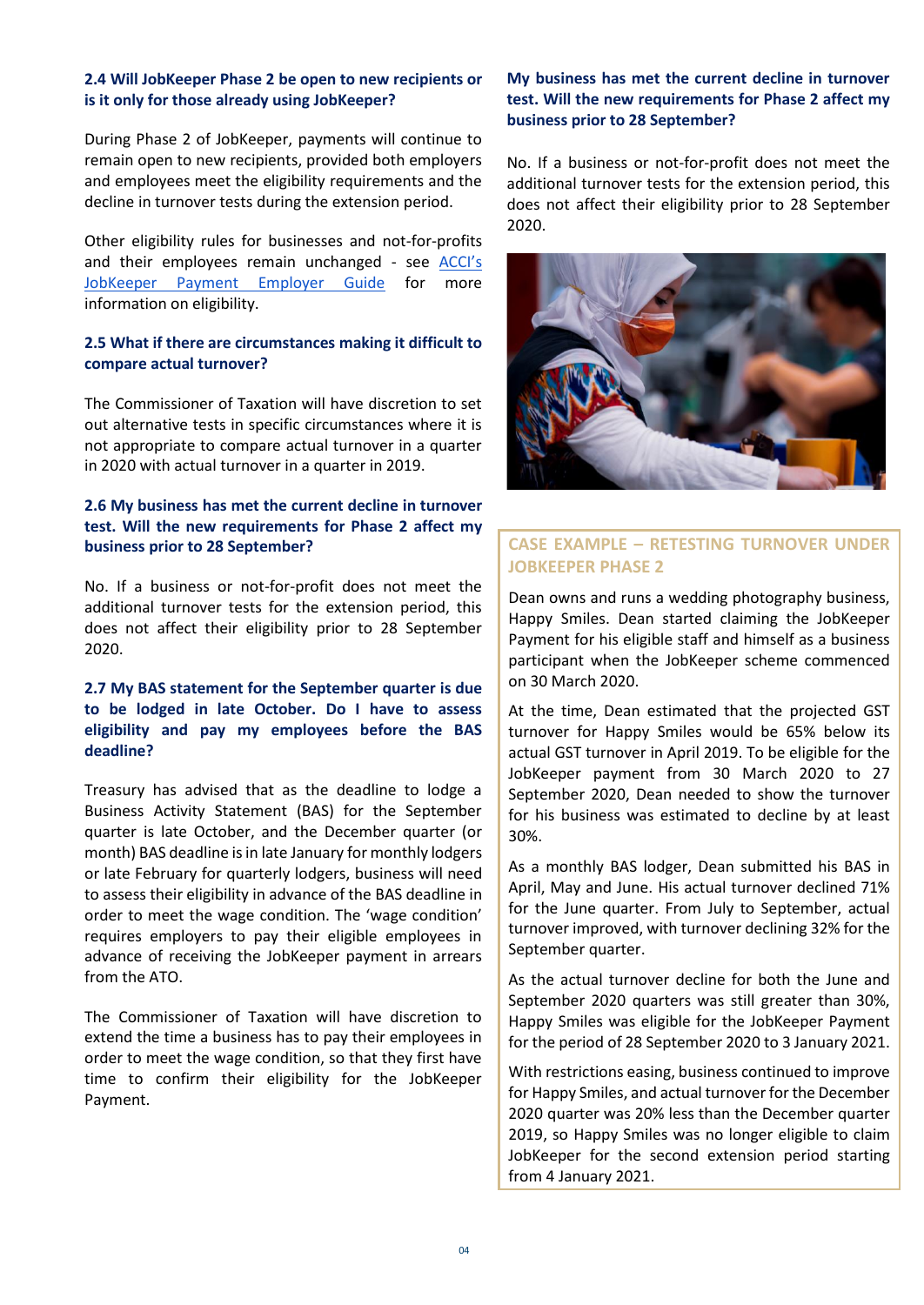#### **3. Employee Eligibility**

#### **3.1 Will the eligibility rules for employees change for Phase 2 of JobKeeper?**

The eligibility rules for employees remain unchanged for JobKeeper Phase 2. This means employees are eligible if:

- they were employed by the employer at 1 March 2020;
- are currently employed by an eligible employer (including those stood down or re-hired);
- are full-time or part-time (including fixed term), long-term casuals (casual employees who have been with their employer on a regular and systematic basis for at least the previous 12 months as at 1 March 2020 and not a permanent employee of any other employer) or a sole trader;
- are at least 18 years of age on 1 March 2020;
- are an Australian citizen, the holder of a permanent visa, a protected special category visa, a non-protected special category visa who has been residing continually in Australia for 10 years or more, or a New Zealander on a special category (subclass 444) visa (all other temporary visa holders are not currently eligible);
- were an Australian resident for tax purposes on 1 March 2020 AND
- are not in receipt of a JobKeeper Payment from another employer.

Employees will continue to receive the JobKeeper Payment through employers during the period of the extension provided both they and the employer are eligible and the employer is claiming the JobKeeper Payment. However, the amount of the JobKeeper Payment will change during Phase 2 (see section 4).



#### **4. JobKeeper Payment Rate**

#### **4.1 What changes will be made to the JobKeeper payment rates in the second phase?**

The current \$1,500 perfortnight JobKeeper payment will be reduced over two periods.

**From 28 September 2020 - 3 January 2021**, the two payment rates will be:

- \$1,200 per fortnight for all eligible employees who, in the four weeks of pay periods before 1 March 2020, were working for 20 hours or more a week on average, and for eligible business participants who were actively engaged in the business for 20 hours or more per week on average in the month of February 2020; and
- \$750 per fortnight for other eligible employees and business participants (e.g. employees who were working less than 20 hours or less a week on average throughout February).

**From 4 January 2021 to 28 March 2021** the two payment rates will be:

- \$1,000 per fortnight for all eligible employees who, in the four weeks of pay periods before 1 March 2020, were working for 20 hours or more a week on average and for business participants who were actively engaged in the business for 20 hours or more per week on average in the month of February 2020; and
- \$650 per fortnight for other eligible employees and business participants (e.g. employees who were working less than 20 hours or less a week on average throughout February).

#### **4.2 Are employers required to nominate the pay rate?**

Yes. Businesses will be required to nominate which payment rate they are claiming for each of their eligible employees (or business participants).

#### **4.3 What if the employee or business participant's hours were not usual during February 2020?**

The Commissioner of Taxation will have discretion to set out alternative tests where an employee's or business participant's hours were not usual during the February 2020 reference period.

For example, this will include where the employee was on leave, volunteering during the bushfires, or not employed for all or part of February 2020. Guidance will be provided by the ATO where the employee was paid in non-weekly or non-fortnightly pay periods and in other circumstances the general rules do not cover.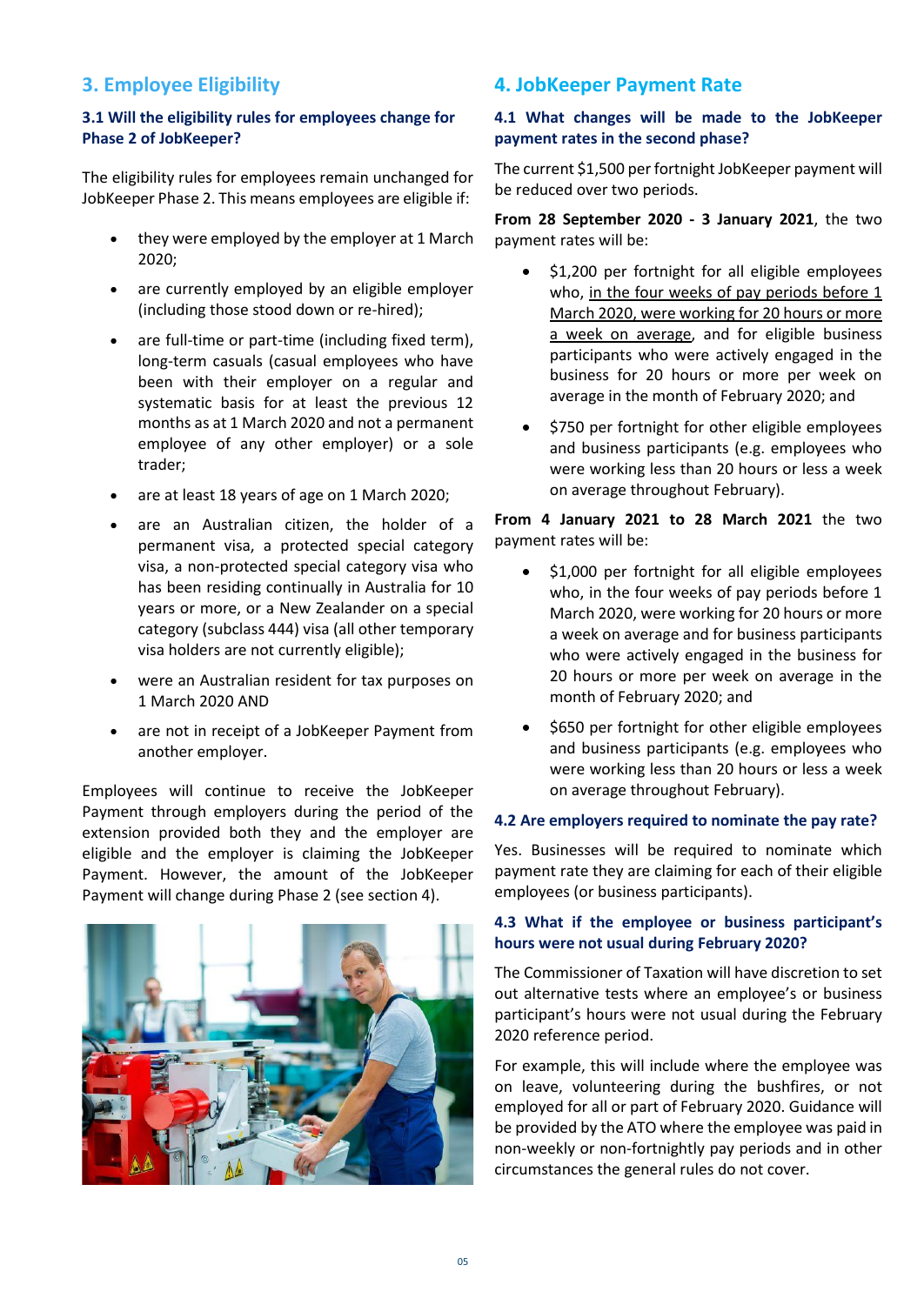#### **4.4 Are there any changes to how the JobKeeper payment is paid?**

The JobKeeper Payment will continue to be made by the ATO to employers in arrears.

Employers are still required to make payments to employees equal to, or greater than, the amount of the JobKeeper Payment (before tax), based on the payment rate that applies to each employee.

#### **CASE EXAMPLE – CALCULATING THE JOBKEEPER PAYMENT RATE**

Rita owns and runs the Tasty Restaurant. After retesting her turnover, she has calculated that she will remain eligible for JobKeeper for the period of 28 September 2020 to 3 January 2021. She now needsto work out how much to claim for each of her staff, and for herself as a business participant.

Rita was working full-time at her restaurant during February 2020, so she is entitled to claim \$1,200 per fortnight from 28 September 2020 to 3 January 2021, as an eligible business participant.

She has five full-time employees who all worked 38 hours per week throughout February 2020, so are each eligible to be paid \$1,200 per fortnight.

She has two part-time employees who worked on average 22 hours per week throughout February 2020. These employees are also eligible to be paid \$1,200 per fortnight, given that it is over the required average of 20 hours or more per week threshold.

Rita's employee Bob ordinarily works part time with different hours every second week: 13 hours one week; and 22 hours the next week. During the two pay fortnights prior to 1 March 2020, Bob worked for 35 hours in each fortnight. On average, Bob worked less than 20 hours per week for Tasty Restaurant. Rita is eligible to claim \$750 for per fortnight for Bob for the period 28 September 2020 to 3 January 2021.

Peter is an eligible employee who worked on a longterm casual basis during February 2020. To determine what rate to claim for Peter, Rita looks at pay records for the two fortnightly pay periods before 1 March 2020. They reveal that Peter was employed on average less than 20 hours per week, so Rita claims \$750 per fortnight for Peter.

Rita also started employing Amelia on 15 May 2020 to assist with pivoting her business in response to the COVID-19 restrictions. As Amelia was not employed at Tasty Restaurant on 1 March 2020, Rita cannot claim the JobKeeper payment for Amelia.



#### **5. Fair Work Act Changes**

#### **5.1 Will I still be able to use the JobKeeper Directions (e.g. reduction in hours, changing a worker's duties)?**

While there has been no formal announcement, the Prime Minister has recently said the Government will seek to extend the temporary changes to the Fair Work Act under JobKeeper phase 2. These currently include:

- Enabling businesses to issue a JobKeeper Enabling Direction (e.g. to reduce days/hours, perform alternative duties and perform work at an alternative location)
- Allowing employers to make requests of employees (e.g. to work different days/times, take annual leave)
- Taking double annual leave at half pay (by agreement).

The Prime Minister said these provisions should be available to both those who remain eligible for JobKeeper post-September, and those which were on the first JobKeeper package but will not qualify for the second ('legacy businesses').

Labor has indicated it would support an extension to the changes for employers who remain or become eligible for the JobKeeper scheme post-September. It would consider supporting an extension for 'legacy businesses' if further detail and justification was put forward.

#### **6. Where and who to contact for further information and assistance?**

Have a question or situation that isn't covered by this guide? The Australian Chamber of Commerce and Industry is here to help and answer any questions you might have on (03) 9668 9950

#### **Tamsin Lawrence**

Deputy Director – Workplace Relations **Ingrid Fraser** Senior Advisor – Workplace Relations

A list of ACCI member organisations in each state and territory and representing major industries can also be accessed [here,](https://www.australianchamber.com.au/membership/current-members/) or you can call ACCI on (03) 9668 9950 to be referred to our members.